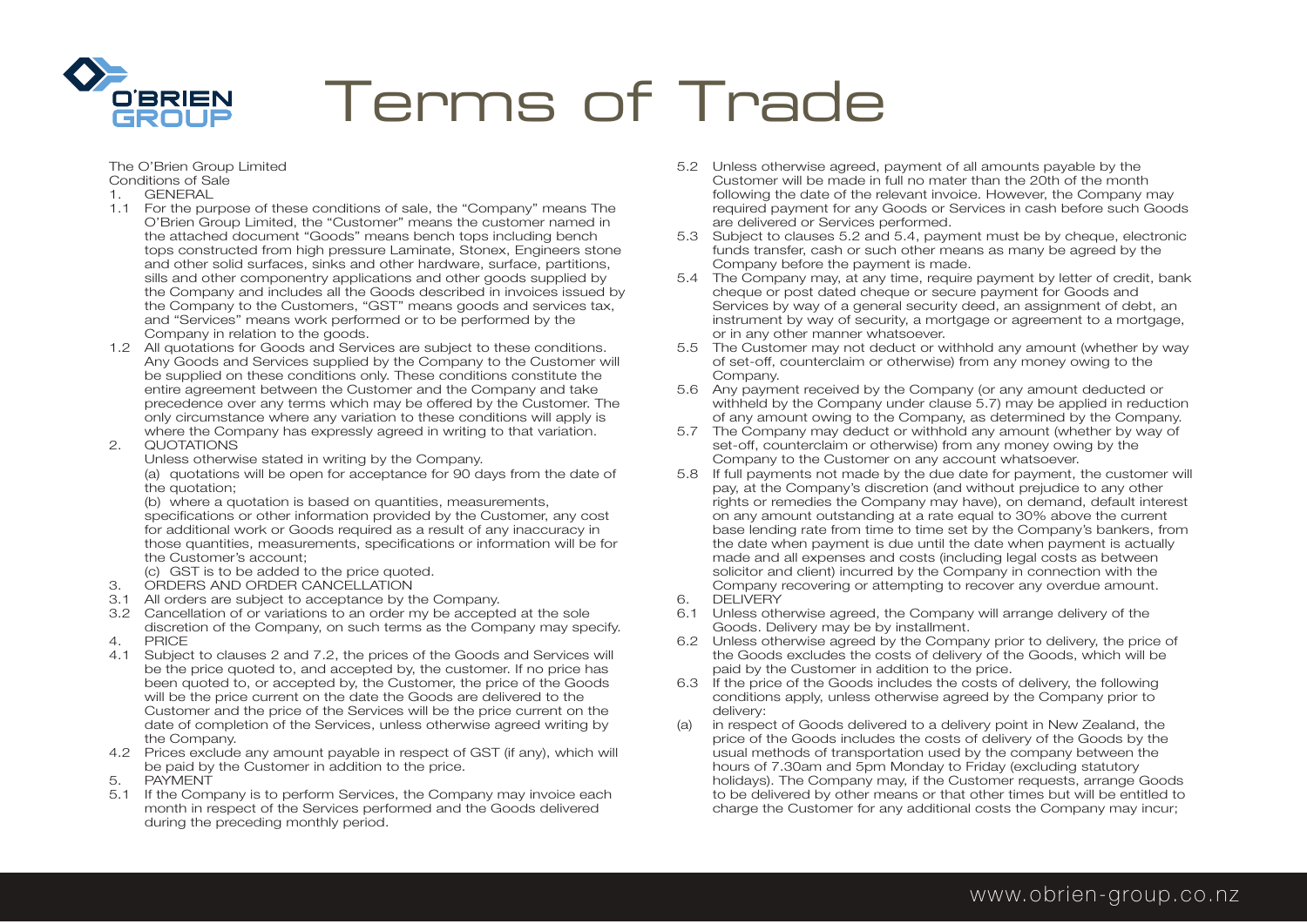

- (b) in respect of Goods delivered to a delivery point outside New Zealand, the price of the Goods includes the cost of delivery of the Goods by the usual route and methods of transportation used by the Company. The Company may, if the Customer requests, arrange Goods to be delivered by other means but will be entitles to charge the Customer for any additional costs the Company may incur.
- 6.4 The Company will endeavor to have Goods delivered on the agreed delivery dates but will not be liable for late delivery. Late delivery does not entitle the Customer to cancel or any part of the contract.
- 6.5 Delivery will be deemed to have been made when Goods arrive at the delivery point agreed with the Customer if the Customer is to arrange delivery of the Goods, when the Goods are available for collection by the Customer. The Customer or its authorised representative must sign the Company's copy of the delivery docket or packing slip before the Goods are unloaded or Collected.
- 6.6 All claims for errors in delivery or for Goods damaged in transit must be made to the Company within seven days of delivery and in accordance with the procedures advised by the Company from time to time.
- 6.7 Where the Company arranges delivery of the Goods, the Customer will ensure, at its own cost, that all agreed delivery points have the mechanical means and labour to unload the Goods promptly and have suitable access and area for unloading.
- 6.8 If the Customer fails or refuses to take delivery of the Goods at an agreed delivery time, the Company may (without limiting any other rights or remedies the Company may have) charge the Customer for any expenses or additional costs incurred by the Company as a result of
- delay.<br>7. INSTA 7. INSTALLATION
- 7.1 If the Company is to install the Goods, the Customer must ensure, at its own cost, that:
	- (a) the site is prepared to the satisfaction of the Company;
	- (b) the company (and its authorised personnel) has the access to the site that the Company reasonably requires;

 (c) the Company has the facilities and equipment that it reasonably requires to carry out the installation including, without limitation, 230 volt AC electric power;

- 7.2 For the avoidance of doubt, and with out limiting clause 2(b), where a quotation is based on work to be performed, any costs for work considered by the Company to be additional to the work quoted for will be for the Customer's account.
- 7.3 If, in the opinion of the Company, the Customer fails to comply with clause 7.1, the Company may (without limiting any other rights it might have) charge the Customer for any expenses or additional costs incurred by the Company as a result of such failure.
- 8. OWNERSHIP RISK
- 8.1 Ownership of any Goods supplied by the Company will not pass to the

 Customer until all amounts owing by the Customer to the Customer in respect of those Goods and all the other Goods supplied by the Customer have been received by the Company.

- 8.2 Until ownership passes to the Customer, the Goods supplied are held by the Customer for the Company as bailee and, if required, the Customer will store the goods so that it is clear they belong to the Company.
- 8.3 If the Customer wishes to resell any Goods before ownership passes, the Customer may do so only by way of bona fide sale in the ordinary course of business and as the agent of the Company, but the Customer shall not represent to any other person that the Customer is acting for, or has any authority to bind, the Company. The Customer shall account
- to the Company for the proceeds of any sale of the Goods.
- 8.4 Risk in the Goods will pass to the Customer on delivery of the Goods.
- 9. RETURNS
- 9.1 Subject to clauses 6.6, 12.4 and 12.5, Goods may only be returned to the Company within 14 days of the date of invoice for those Goods if:
	- (a) the Goods form part of the Company's stock in trade and are not custom made, and
	- (b) the condition of the Goods has not deteriorated, in the Company's opinion, and subject to the following:
		- (i) the Customer pays for the cost of returning the Goods, and
		- (ii) the Customer provides evidence of purchase from the Company to the Company's satisfaction.
- 9.2 Where Goods are retuned in accordance with clause 9.1, the Company will give a credit to the Customer of at least 90% of the price of the Goods.
- 10 PERSONAL PROPERTY SECURITIES ACT
- 10.1 The Customer acknowledges that these conditions constitute a security agreement for the purpose of sections 36 of the Personal Property Securities Act 1999 ("PPSA") and that a security interest exists in all Goods (and their proceeds) previously supplied by the Company the Customer (if any) and in all future Goods (and their proceeds).
- 10.2 The Customer is to execute documents and do such further acts as may be required by the Company to register the security interest granted to the Company under these conditions under the PPSA. If required by the Company, the Customer will promptly procure the acknowledgment of any third party to the Company's interest in the goods.

10.3 Until ownership of the Goods passes, the Customer waives its right under the PPSA.

- (a) to receive a copy of any verification statement;
- (b) to receive a copy of any financing change statement,
- (c) to receive any notice the Company intends to sell the Goods or to retain the Goods on enforcement of the security interest (as defined in PPSA) granted to the Company under these conditions;
- (d) to object to a Company proposal to retain the Goods in satisfaction of any obligation owed by the customer to the Company;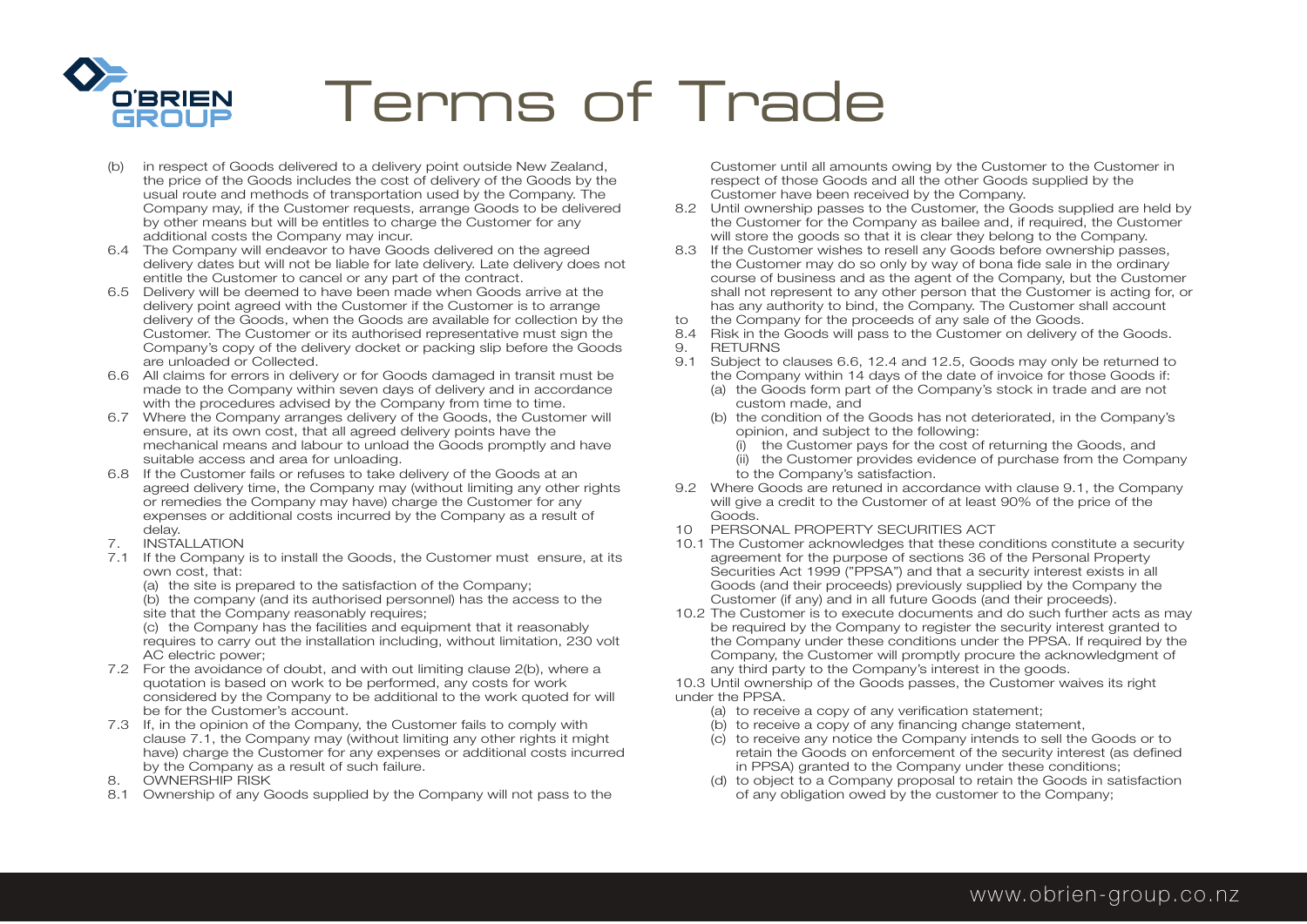

- (e) to receive a statement of the account on sale of the Goods;
- (f) to redeem the Goods; and

 (g) where any Goods become an accession, as fedined in the PPSA, to not have any Goods damaged when the Company removes the accession, to receive notice of removal of the accession and to apply to the court for an order concerning the removal of an accession.

- 10.4 Until ownership of the Goods passes, the Customer must not give to the Company a written demand or allow any other person to give the Company a written demand requiring the Company to register a financing change statement under the PPSA. or enter into or allow any other person to enter into the register of personal property securities a financing change statement under the PPSA.
- 10.5 The Customer acknowledges that it has received value as at the date of first delivery of the Goods and has not agreed to postpone the time for attachment of the security interest (as defined in PPSA) granted to the Company under these conditions.
- 11. CHANGE OF TRADING ENTRY AND CUSTOMER DETAILS The Customer must provide the Company with at least 14 days prior written notice of any change of name, address, contact details or legal status. Unless the Company has received and accepted an application for a trade credit account in the name of a company, the Customer named in the attached document (in the case of a Customer who is not a company) will be liable for the Goods notwithstanding that the order for the Goods was made by a company.
- 12. WARRANTIES
- 12.1 The Company warrants the Goods manufactured by the Company will be free from defects in materials or workmanship and will substantially conform with the Company's specifications (if any). BUT this warranty will not apply:
	- (a) unless a written claim (other than a claim covered by clause 6.6, which will be dealt with under clause 6.6) is received by the Company within six months of delivery of the Goods to which the claim relates;
	- (b) unless the Company is given the opportunity to inspect the Goods immediately after the defect is discovered;
	- (c) if the Goods have been repaired by any person not authorised by the Company to do such repairs;
	- (d) if the Goods are used for any purpose other than the purpose for which they are intended;
	- (e) if the Goods have been modified of incorrectly stored, handled, installed or maintained;
	- (f) if the instructions as to use, installation or maintenance of the Goods as contained in current product data produced by the Company have not been adhered to (it being the responsibility of the Customer to obtain that information);
- (g) to any Goods which have been sold by the Company as seconds, downgrades or otherwise outside the standard specifications for those Goods.
- 12.2 If the Customer is a consumer under the Customer Guarantees Act 1993 (the "Act"):
	- (a) and is acquiring or holding itself out of acquiring the Goods for a business purpose, the Act will not apply, and
	- (b) is acquiring or holding itself out as acquiring the Services for a business purpose, the Act will not apply;
	- (c) the Company does not undertake that facilities for repair and parts for the Goods will be available.
- 10.3 If the Customer is acquiring the Goods for the purpose or re-supplying them (in the form in which they were delivered or otherwise) in trade, the Customer will:
	- (a) include in its conditions of sale a clause to the effect that the Act will not supply where a customer of the Customer acquires or holds itself out as acquiring the Goods for a business purpose;
	- (b) notify its customers of the effect of clause 12.3(a);
	- $\overrightarrow{c}$  take reasonable action to notify its customers at or before the time the Goods are supplied to such customers that the Company does not undertake that repair facilities and parts will be available for the Goods; and
	- (d) indemnify the Company against all losses, costs, damages or liabilities which the Company may incur or be liable to pay arising out of the Customer's failure to take the action required under this clause 12.3.
- 12.4 Subject to clause 12.5 and to any express warranties given by the Company to the Customer in writing:
	- (a) all warranties (other than the warranty contained in clause 12.1), descriptions, representations, terms and conditions (other than these conditions of sale) whether implied by law, trade, custom or otherwise are, and all other liability of the Company, whether in tort (including negligence), contract, under statue or otherwise is, expressly excluded to the fullest extent permitted by law;
	- (b) insofar as the Company mat be liable notwithstanding clause 12.4(a), the total liability of the Company for any loss, damage or injury arising directly or indirectly from the defect in or non-compliance of any Goods, any failure in respect of the Services or any other breach of the Company's obligations to the Customer (including, without limitation, any breach of the warranty in clause 12.1) is, to the extent permitted by law, limited to, at the Company's option:
		- (i) the price of the Goods or Services complained of; or
		- (ii) the cost of repairing or replacing the defective Goods or remedying the failure or breach; or
		- (iii) the actual loss or damage suffered by the Customer,